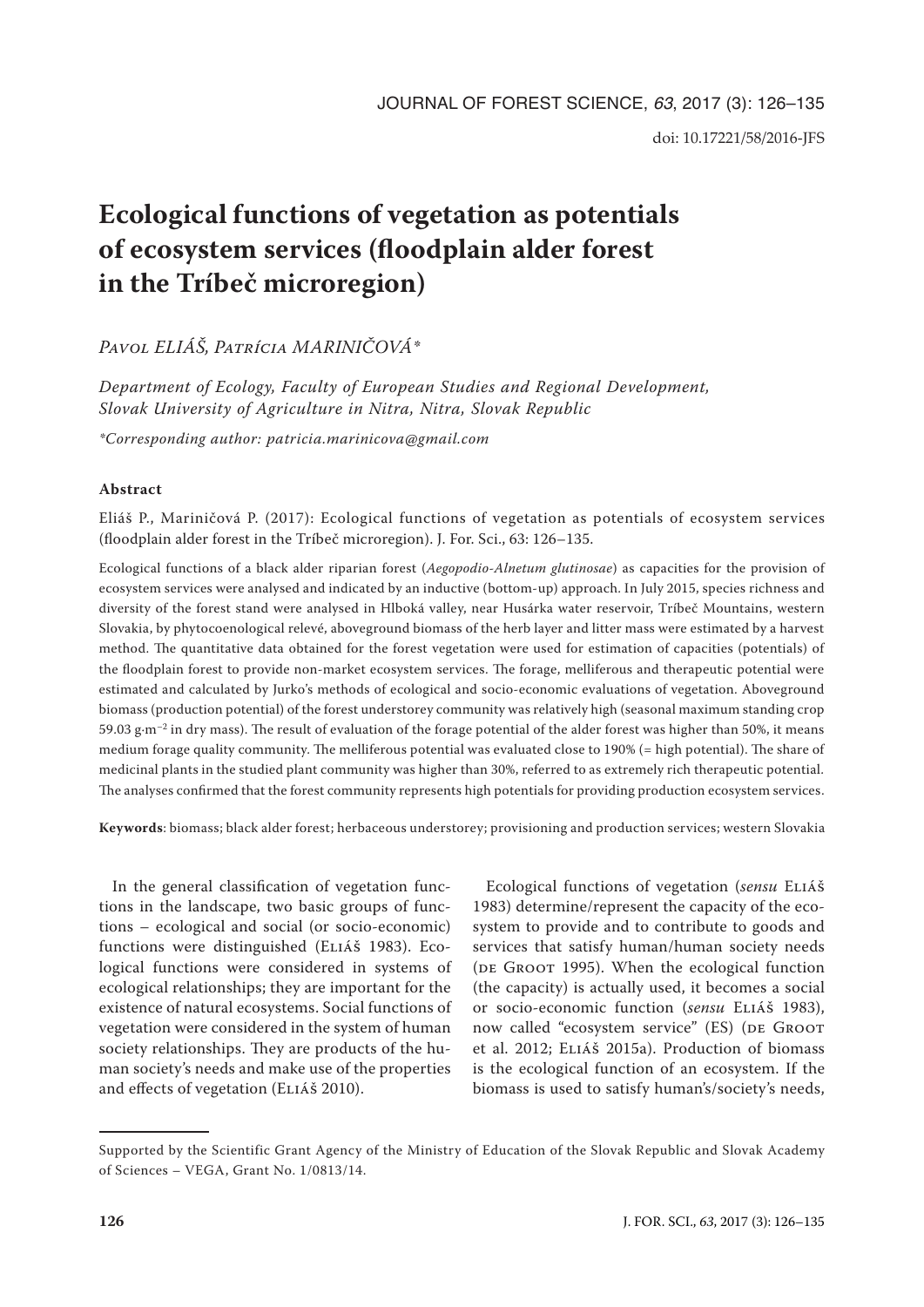it becomes social/socio-economic function(s), e.g. food, forage, fodder and fibre, fuel, ornamental resources etc.

Ecosystem services have been identified, mapped, quantified and valuated by different ways/approaches (Daily et al. 2002; Eliáš 2014; Grunewald, Bastian 2015):

- (*i*) Deductive approaches (top-down) are concerned with deducing ecosystem services in a landscape from current ES categorizations/ classifications. Four main ES categories were distinguished by Millennium Ecosystem Assessment (2003), The Economics of Ecosystems and Biodiversity – TEEB (http://www.teebweb.org), and Common International Classification of Ecosystem Services (CICES) projects: provisional, regulating, cultural and supporting services. In the last version of CICES regulation and supporting services were grouped into one section "regulation and maintenance services" (Haines-Young, Potschin 2013). The ES assessments are based on published data, expert surveys, public questionnaires. More general levels and valuation methods are used for estimation of the value of ecosystem goods and services (SANDHU et al. 2013);
- (*ii*) Inductive approaches (bottom-up) are based on field studies of ecosystems (biocoenoses, plant communities) which occur in a study area, on collecting relevant data on their biodiversity, the localisation and geographical (spatial) distribution of the ecosystems in the area. ES are identified by ecosystem types (structure, biodiversity), and ecological functions are measured/estimated in the field (Eliáš 2013, 2014; Sandhu et al. 2013). The atomistic approaches are applied in the ES value assessment (Papánek 1978). The deductive and inductive approaches are quite different, but they can also be complementary (ELIÁŠ 2015a).

In this paper we applied an inductive (bottomup) approach to identifying and valuating of ecosystem services by the study of community phytodiversity (Eliáš 2014, 2015a, b). The aim of the study was to estimate selected ecological functions (production, forage, melliferous and therapeutic potential) of vegetation in a black alder riparian forest in the Tríbeč Mts. as potentials for providing ecosystem services.

This study demonstrates an example of using an inductive approach to the estimation of ecosystem services through the provisional ecosystem services. The field work presents a methodological approach and issues of the estimation of ecological functions of vegetation and providing ecosys-

tem services according to Jurko's (1990) methods of ecological and socio-economical valuation of vegetation.

Jurko's (1990) evaluation of vegetation (plant communities) is based on plant species diversity analysed quantitatively by vegetation relevés and on ecological characteristics and socio-economic values (eco-numbers or eco-values) of plant species. The eco-numbers resulted from Jurko's (1990) experiences and compilation of results of long-term research, analyses, observations and knowledge of plant species. This is more than only the Slovak version of Ellenberg's eco-indices (Ellenberg et al. 1992). Jurko's (1990) methods have been successfully used by Slovak scientists in their scientific works up to now (JANKOVIČ 2000; KOTRLA 2007; Diviaková 2010; Kostúrová, Diviaková 2012; Tóthová, Halada 2015).

In our study, the alder forest community was selected because of its species richness and diversity. The forest community is a good representative for the interpretation of estimated ecological functions. The presence of water source is an important factor in the study site selection. It has an important role in providing ecosystem services (e.g. ecosystem processes or nutrition of wildlife).

### **MATERIAL AND METHODS**

**Study area**. The field research was conducted in the Tríbeč Mts., Tríbečsko microregion, Zlaté Moravce district, western Slovakia. The sample plot was situated in the floodplain forest in the Hlboká valley, close to a small water reservoir Husárka, along the Hlboká brook, in the border of the Skýcov cadastre. Soil types of the valley belong to alluvial soils pseudogley with deep-lying G-horizon, less often semigley shallow or medium-deep alluvial soils to not gleyed soils (Weis 1967).

**The floodplain forest community**. Phytosociological sampling of the alder vegetation plots was carried out in the Hlboká valley. The cover of vascular plants was recorded using the original Braun-Blanquet seven-degree sampling scale (Moravec et al. 1994). Three-layered forest stands of alder [*Alnus glutinosa* (Linnaeus) Gaertner] were recorded in the following relevé. Plant nomenclature was united according to the latest Slovak checklist of plants by MARHOLD and HINDÁK (1998).

Relevé No. 1 – locality: Skýcov cadastre, Hlboká valley, near Husárka water reservoir, date: July 28, 2015, slope and exposition: 5°, altitude: 489 m a.s.l., plot area:  $20 \times 20$  m – covers:  $E_3$  (tree layer): 80%,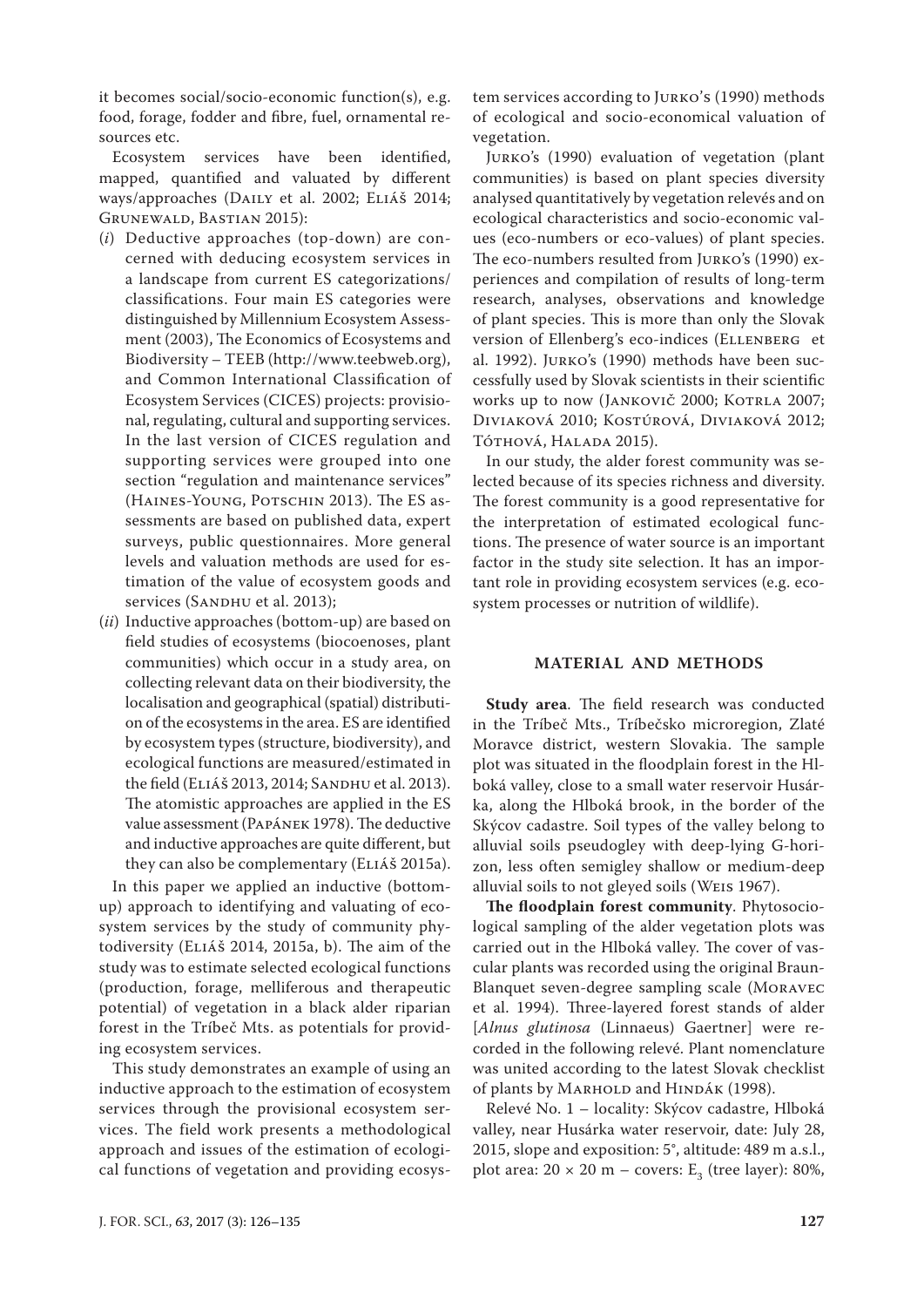$E_2$  (shrub layer): 5%,  $E_1$  (herb layer): 100% (recorded by Pavol Eliáš, sen.):

- (*i*) E3 : *Alnus glutinosa* 4, *Carpinus betulus* 1, *Fraxinus excelsior* 2;
- (*ii*) E2 : *Sambucus nigra* 1, *Corylus avellana* 1, *Acer campestre* +, *Acer pseudoplatanus* +, *Fagus sylvatica* +;
- (*iii*) E1 : *Aegopodium podagraria* 2, *Impatiens noli- -tangere* 2, *Impatiens parviflora* 2, *Circaea lutetiana* 2, *Stachys sylvatica* 1, *Asarum europaeum* 1, *Pullmonaria officinalis* +, *Galeobdolon luteum* 1, *Glechoma hederacea* 1, *Anthriscus sylvestris* +, *Melica uniflora* +, *Brachypodium sylvaticum* +, *Mercurialis perennis* +, *Urtica dioica* +, *Fraxinus excelsior* juv. 1, *Sambucus nigra* +, *Alnus glutinosa*  juv. +, *Acer platanoides* juv. +, *Ribes rubrum* r, *Corylus avellana* juv. +, *Acer campestre* juv. +, *Rubus caesius* +, *Rubus idaeus* r, *Dryopteris filix*-*mas* r, *Chrysosplenium alternifolium* +, *Atropa belladonna* r, *Viola hirta* +, *Alliaria petiolata* r, *Carpinus betulus* juv. r, *Galeopsis speciosa* r, *Veronica montana* r, *Stellaria media* r.

The physiognomy of the herb layer was determined by two annual plant species *Impatiens noli*-*tangere* Linnaeus and *Impatiens parviflora* de Candolle, and two perennial forbs *Aegopodium podagraria* Linnaeus and *Circaea lutetiana* Linnaeus.

The above plot represents the black alder floodplain forest of the association *Aegopodio*-*Alnetum glutinosae* (Šomšák 1961; Karpáti et al. 1963), in literature referred to also as *Stellario nemorum*-*Alnetum glutinosae* (Lohmeyer 1957; Hrivnák et al. 2013; Slezák et al. 2013). The mesophilous and eutrophic riparian alder forests are distributed along small brooks in the colline belt. In the last decades many stands have disappeared due to drainage and stream regulation (MICHALKO et al. 1986; SZMORAD 2011; Slezák et al. 2013).

The habitat quality of the riparian alder vegetation on mesic to humid sites along small brooks is strongly influenced by periodic floods during spring and by markedly declining water table in the growing season (Michalko et al. 1986; Ellenberg 2009; Slezák et al. 2013). Seasonal fluctuations of groundwater table, affected by large variability in soil moisture, resulted in the appearance of forest mesophilous and slightly hygrophilous species as well as nutrient-demanding species (Hrivnák et al. 2013).

The relevé was used to estimate species richness and diversity of the vegetation.

**Sample plots**. In the alder forest sample plot smaller plots were selected to estimate the following ecological functions.

**Aboveground phytomass**. Harvest method by direct sampling of plants according to Dykyjová et al. (1989) was used. Herb-layer plants were excavated from sample plots of 1 m<sup>2</sup>, sized  $0.5 \times 0.5$  m, in four quadrats (A, B, C, D). Harvested plants were first sorted according to species and then transported to a laboratory in Nitra. There they were oven dried at 80°C to constant mass. The dry mass was estimated separately for individual species.

**Litter dry mass**. Litter mass was estimated in a similar way like the aboveground phytomass. The litter was collected from the forest floor – soil surface of the same sample plots  $0.5 \times 0.5$  m (A, B, C, D quadrats). It was divided into herbaceous, woody and fruit litter and then transported to a laboratory in Nitra (SW Slovakia), where it was oven dried at 80°C to constant mass. After drying the species and litter were weighed on an analytical balance.

The aboveground phytomass and litter dry mass were calculated per  $1 \text{ m}^2$  on average.

**Estimation of ecological and socio-economic functions of vegetation**. Ecological functions of vegetation were evaluated using Jurko's (1990) methods of ecological and socio-economic evaluation (Jurko 1990). Besides ecological significance for herbivores, biomass has an important role in the stability of stands and in various beneficial functions of vegetation (Jurko 1990).

**Production potential**. The production potential of alder forest was expressed as a seasonal maximum of the understorey standing crop estimated in July 2015.

Estimations of the forage  $(P_f)$ , melliferous  $(P_m)$ and therapeutic potential  $(P_t)$  were all based on the phytocoenological relevé and eco-numbers published for the plant species by Jurko (1990).

**Forage potential.**  $P_f$  represents the capacity of a plant community to be used/consumed as food (forage) by wild animals. Plants with the positive nutritional value represent the species which provide forage for animals. Negative nutritional values represent species which animals avoid. These species can smell bad, be toxic etc. In our calculation the species with a zero value were not considered. These species were considered to have no importance for the estimation of forage quality.

 $P_{\rm f}$  was calculated from the phytocoenological relevé and Jurko's eco-numbers as the sum of positive percentage values minus the percentage of negative values of individual plant species (Jurko 1986, 1990). Species of the studied forest community were analysed quantitatively, from the viewpoint of the percentage share of positive (in 5 classes:  $1$  – inferior,  $2$  – low,  $3$  – good,  $4$  – very good,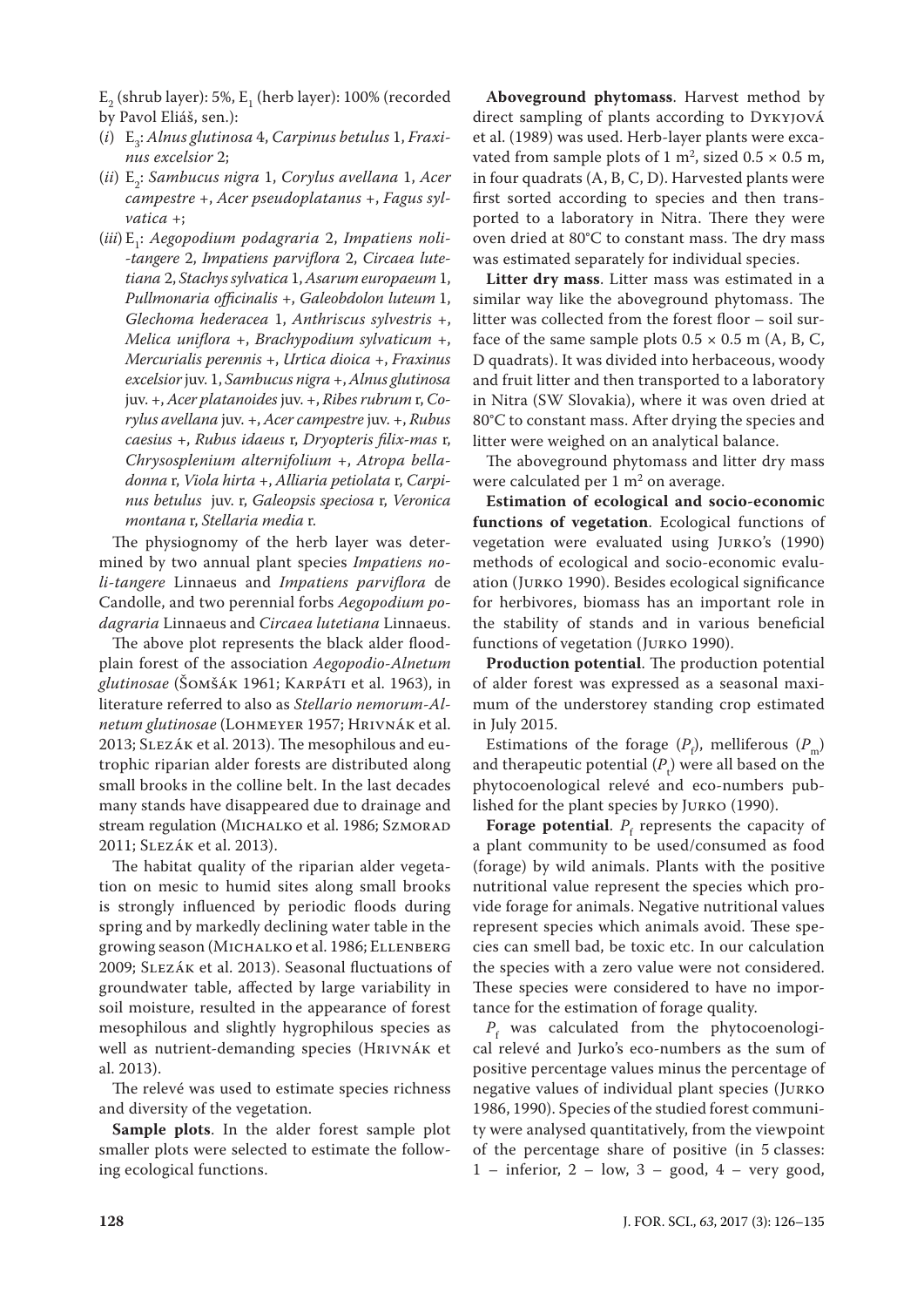5 – excellent) and negative (in 3 classes: 1 – undesired, 2 – harmful, 3 – very harmful) nutritional values of the plant species. Quality grade classes were empirically determined according to the scale of  $P_f$  span:  $-2$  – inadequate (<  $-20\%$ ),  $-1$  – ineligible (from  $-20$  to  $-2\%$ ),  $0 -$  zero  $(-2-2\%)$ ,  $1 -$  extremely low  $(2-10\%)$ , 2 – very low  $(10-20\%)$ , 3 – low (20–40%), 4 – medium (40–60%), 5 – high (60–75%), 6 – very high (75–90%), 7 – extremely high (>  $90\%$ ). The maximum value of  $P_f$  represents 100%. More details about the methodology are outlined in Jurko (1986, 1990) and Eliáš and Mariničová (2015).

**Melliferous potential.**  $P_m$  represents the capacity of a plant community to produce nectar and pollen food and to produce honeydew which can be used by insect pollinators (bees).  $P_{\text{m}}$  was calculated from the phytocoenological relevé and Jurko's eco-numbers (Jurko 1990). The eco-values/numbers represent the intensity of nectar production, as well as the production of honeydew and pollen production. The following categories were distinguished:  $1 - low$ ,  $2 - medium$ ,  $3 - good$ ,  $4 - very$ good. Quantitative significance of plant species (Jurko 1990) was determined/calculated from the phytocoenological relevé and its category for each layer of the community (tree, shrub, herb layer) separately. The sum of the categories of each layer is therefore higher than 100%, as follows: 1 – very low (< 20%), 2 – low (20–50%), 3 – medium (50–150%), 4 – high (150–225%), 5 – very high (225–275%), 6 – extremely high (> 275%).

**Therapeutic potential.** The total  $P_t$  represents the capacity of a plant community to collect medicinal plants which are identified and used in natural/official and folk medicine. It was calculated by a quantitative method as the percentage of medicinal plants in the phytocoenosis (Jurko 1990). We assessed the potential according to the percentage of medicinal plants in the plant community as follows:  $1 - \text{negligible}$  (< 1%),  $2 - \text{very poor}$  (1–5%), 3 – poor (5–10%), 4 – little rich (10–20%), 5 – rich (20–30%), 6 – extremely rich (> 30%) (Jurko 1990).

### **RESULTS AND DISCUSSION**

#### **Species richness and diversity**

In the black alder riparian forest in the Hlboká valley we recorded 40 plant species, as documented by the phytocoenological relevé. The species richness of floodplain forests has ranged from 29 to 52 species with a mean of 40 taxa per relevé (Hrivnák et

al. 2013). The black alder (*A*. *glutinosa*) is a dominant tree species. Of the accompanying species *Fraxinus excelsior* Linnaeus and *Carpinus betulus* Linnaeus can play a major (even codominant) role. Floristic composition is represented by the dominance of *A*. *podagraria*, *I*. *noli*-*tangere*, *I*. *parviflora* and *C*. *lutetiana*. An invasive alien plant *I*. *parviflora* negatively affects the original species *I*. *noli-tangere*, which can be suppressed. The same conclusion was drawn by Uherčíková and Eliáš (1987) and Faliński (1998), and further suppression of surrounding vegetation, including perennials was reported (OBIDZIŃSKI, SYMONIDES 2000). The occurrence of invasive species indicates the presence of humans. Human activities can impair the flow of ecosystem services on a large scale (e.g. spread of invasive species).

#### **Production potential**

The seasonal maximum standing crop of the herb layer in *Aegopodio*-*Alnetum glutinosae* was 59.03 g·m<sup>-2</sup>, on average 58.25 g·m<sup>-2</sup> (Table 1). In the Low Carpathian Mountains, Kubíček and Jurko (1975) estimated the maximum aboveground herb layer biomass of 136.334 g·m–2 in *Stellario*-*Alnetum*. They used the combined method of indirect sampling and phytocoenological relevés, which can lead to certain variations and inaccuracies. KOLLÁR et al. (2010) reported 53.6  $g·m<sup>-2</sup>$  in the Žalostínska vrchovina Hills. KOTRLA (2007) presented the average dry matter of  $57.12$  g·m<sup>-2</sup> produced by the herb layer in floodplain forests in Ďulov Dvor. Compared with the aboveground biomass of other types of forest communities (Kubíček, Jurko 1975), *Aegopodio*-*Alnetum glutinosae* is the most productive forest community here regarding the herb layer. This statement was supported by KOLLÁR et al. (2010).

In the herb layer the most dominant species according to dry biomass (Table 1) were *A*. *podagraria*  20.67%, *I*. *noli-tangere* 18.63%, *C*. *lutetiana* 16.26% and *I*. *parviflora* 12.2% (Fig. 1). The coverage of these plant species is documented by the phytocoenological relevé as the same according to Braun-Blanquet scale 2 (15% on average). This dominant species in the community (according to its coverage) changed its position (the  $4<sup>th</sup>$  place – according to number of individuals) with a maximum number of individuals 33 per  $m^2$ . It is evident that the dry mass underestimates the actual "importance" of the annuals in mixed communities. It is necessary for the future research to focus on the fresh matter of *I*. *parviflora* in a community. Our results are supported by ELIÁŠ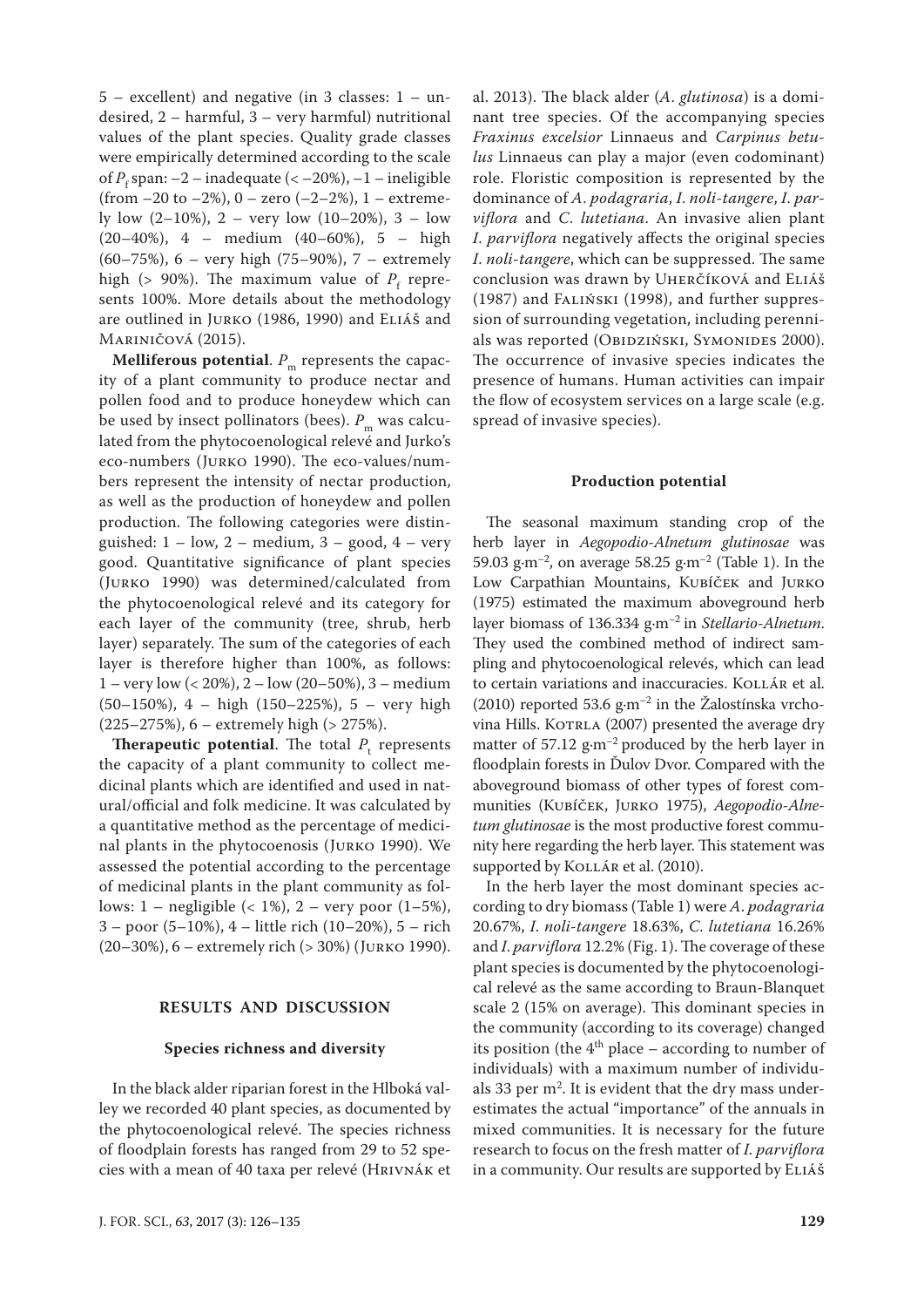| Table 1. Aboveground biomass in sample plots in Aegopodio-Alnetum glutinosae community |  |  |  |  |
|----------------------------------------------------------------------------------------|--|--|--|--|
|----------------------------------------------------------------------------------------|--|--|--|--|

|                                                                | Dry mass of quadrats $(g \cdot m^{-2})$ |        |      |      | Total dry mass     |
|----------------------------------------------------------------|-----------------------------------------|--------|------|------|--------------------|
| Species                                                        | A                                       | B      | C    | D    | $(g \cdot m^{-2})$ |
| Impatiens parviflora de Candolle                               | 1.70                                    | 0.70   | 3.50 | 1.30 | 7.20               |
| <i>Impatiens noli-tangere Linnaeus</i>                         | 3.40                                    | 4.10   | 0.80 | 1.90 | 11.00              |
| Pulmonaria officinalis Linnaeus                                | 2.40                                    | 0.50   | 0.00 | 0.08 | 2.98               |
| Urtica dioica Linnaeus                                         | 1.00                                    | 1.10   | 0.00 | 0.00 | 2.10               |
| Galeobdolon luteum Hudson                                      | 2.00                                    | 0.60   | 0.60 | 1.80 | 5.00               |
| Circaea lutetiana Linnaeus                                     | 0.90                                    | 2.40   | 3.70 | 2.60 | 9.60               |
| Acer campestre juv. Linnaeus                                   | 0.10                                    | 0.00   | 0.30 | 0.00 | 0.40               |
| Aegopodium podagraria Linnaeus                                 | 0.70                                    | 1.30   | 3.80 | 6.40 | 12.20              |
| Asarum europaeum Linnaeus                                      | 0.10                                    | 0.02   | 0.00 | 3.00 | 3.12               |
| <i>Fraxinus excelsior</i> juv. Linnaeus                        | 0.02                                    | 0.14   | 4.40 | 0.03 | 4.57               |
| Stellaria media (Linnaeus) Villars                             | 0.006                                   | 0.0045 | 0.00 | 0.00 | 0.0105             |
| Veronica montana Linnaeus                                      | 0.10                                    | 0.00   | 0.00 | 0.00 | 0.10               |
| Galeopsis speciosa Miller                                      | 0.00                                    | 0.03   | 0.00 | 0.00 | 0.03               |
| Alliaria petiolata (Marschall von Bieberstein) Cavara & Grande | 0.00                                    | 0.00   | 0.55 | 0.00 | 0.55               |
| <i>Ribes rubrum</i> Linnaeus                                   | 0.00                                    | 0.00   | 0.10 | 0.00 | 0.10               |
| <i>Carpinus betulus</i> juv. Linnaeus                          | 0.00                                    | 0.00   | 0.07 | 0.00 | 0.07               |
| Total                                                          |                                         |        |      |      | 59.03              |

A, B, C,  $D - 0.5 \times 0.5$  m quadrats used for dry phytomass estimation

(1989), who stated that annuals exhibit extremely high water content in stems and leaves (above 90% of fresh mass) and the dry mass portion in the fresh mass of plants it also extremely low.

It would be interesting to observe *I*. *parviflora* and its abundance in communities with a dense herb layer for the future. Species richness in the herb layer could be significantly decreased with increasing abundance of *I*. *parviflora*. These associations were studied by GODEFROID and KOEDAM (2010). However, it was not possible to highlight any negative effect of the invasive alien plant *I*. *parviflora* on the cover of *I*. *noli*-*tangere*. The coverage of these species is represented by 2 (15% on average) in the recorded phytocoenological relevé.

All these species were found in all investigated quadrats of  $0.5 \times 0.5$  m in size. Other species were represented by about 5.00 g each and less, out of



Fig. 1. Species composition of aboveground dry phytomass in sample plots in *Aegopodio*-*Alnetum glutinosae* community

these species *Galeobdolon luteum* Hudson and *F*. *excelsior* occupied A, B, C and D quadrats. The species importance in a community is the best ranked by productivity, biomass, or coverage. These characteristics are independent of the concept of "individual" and more direct expression of importance than are numbers of individuals (WHITTAKER 1965). These results include information about the number of individuals and their individual biomass production.

By counting the individuals in sample plots, Kubíček and Jurko (1975) found on average 9 individuals of *Urtica dioica* Linnaeus, in our case it is 4 individuals, from 1 to 16 individuals of *I*. *nolitangere* when our maximum is 34, *I*. *parviflora* maximum is 33, 2–35 individuals of *A*. *podagraria*, our maximum is 31. The biomass of *I*. *parviflora* individuals is 0.22 g and 3.10 g for *I*. *noli*-*tangere* on average.

# **Litter dry mass**

Data on litter dry mass are given in Table 2. In the *Aegopodio*-*Alnetum glutinosae* community total litter mass was  $619.30 \text{ g} \cdot \text{m}^{-2}$ . The largest part of the litter was represented by woody litter 59% (Fig. 2), ranging in quadrats from 39.60 to 133.60 g. The second largest part was found for herbaceous litter 38%, ranging in quadrats from 29.00 to 78.50 g. We suppose that the litter production depends on mean monthly temperature and mean monthly rainfall. Herbaceous or woody litter is the highest in decidu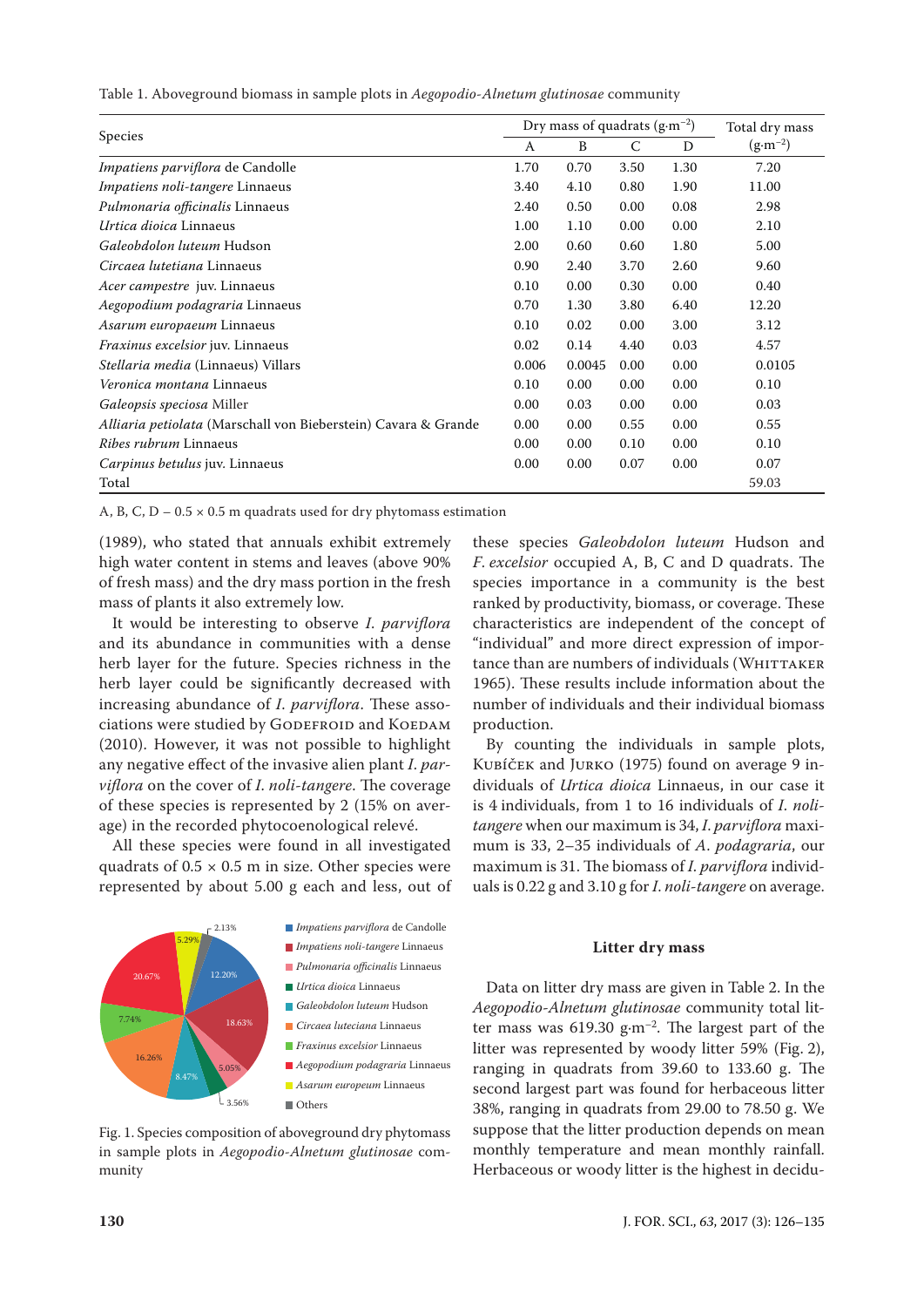ous forests during the autumn season. An important factor is the decomposition rate. KUMAR and Tewari (2014) claimed that the decomposition rate of herbaceous (leaf) or woody litter is the highest in the summer season. The lowest rate of litter was documented in fruits (3%), ranging from 3.30 to 5.10 g.

A comparison between phytomass and litter is given in Fig. 3. Data clearly showed that the production of litter was more than 10 times higher as compared to the herbaceous layer. Supplies of litter depend on total production and annual growth (Sotáková 1982). Tree species associated with riparian areas (like alder, poplar and willow) produce rich-in-nutrients, soft, susceptible to decomposition litterfall, which is almost completely decomposed within the first year (Jonczak 2009).

#### **Forage potential**

*P*f of *Aegopodio*-*Alnetum glutinosae* is 52.5% (Table 3). It belongs to the  $4<sup>th</sup>$  class, which represents medium forage quality of the community. Based on floristic composition, there are just two species, *Fagus sylvatica* Linnaeus and *Anthriscus sylvestris*  (Linnaeus) Hoffmann, with a good and very good eco-value but the coverage of species is low. A significant impact on  $P_f$  is exerted by the presence of harmful species such as *Atropa bella*-*donna* Linnaeus but with very low abundance.

The estimation of  $P_f$  has also many methodological problems. Forage values of plant species are not divided into categories for each type of herbivore. Konôpka et al. (2005) presented their approach using the qualities (carrying capacity) of a locality for each type of wild herbivore according to the organic groups of forest types in Slovakia. This method represents the type of locality, not floris-



Fig. 2. Composition of total litter dry mass in representative plots in *Aegopodio*-*Alnetum glutinosae* community

Table 2. Composition and mass of litter in plots in *Aegopodio*-*Alnetum glutinosae* community

| Litter     | Litter mass of quadrats $(g \cdot m^{-2})$ |       |              |       | <b>Total litter</b>     |
|------------|--------------------------------------------|-------|--------------|-------|-------------------------|
|            | A                                          | B     | C            | D     | mass $(g \cdot m^{-2})$ |
| Herbaceous | 60.80                                      | 29.00 | 78.50        | 69.00 | 237.30                  |
| Woody      | 91.40                                      |       | 39.60 133.60 | 99.90 | 364.50                  |
| Fruits     | 3.30                                       | 5.10  | 4.30         | 4.80  | 17.50                   |
| Total      |                                            |       |              |       | 619.30                  |

A, B, C,  $D - 0.5 \times 0.5$  m squares used for biomass estimation

tic composition. Other questions are: How many animals consume the forage? How many animals could feed on the available biomass? If one animal feeds on a particular species, it is not available to others. Novák (2008) published a similar conception of  $P_f$  estimation for livestock.

Jurko (1986) evaluated  $P_{\rm f}$  of different plant communities. The highest  $P_f$  was undoubtedly that of grassland, what is confirmed by ecological evaluation of grassland in the Hodrušská hornatina highlands (То́тноvа́, На<br/>LADA 2015). On the average, the lowest  $P_{\rm f}$  was that of the highland and lowland forests or shrubby communities. The *Stellario*-*Alnetum* community counting by Jurko (1986) represents 34.7% low  $P_{\rm r}$  and the same community counting by Eliáš and Mariničová (2015) represents 15.5% very low  $P_{\rm f}$ .

#### **Melliferous potential**

The  $P_m$  of the studied community was calculated as high, almost  $190\% - 4$ <sup>th</sup> class (Table 3). The supply of melliferous plants in floodplain forests found out by JURKO (1990) was good when  $P_m$  of *Salici-Populetum typicum* (Jurko 1986) was 267%, in a community with *Salix fragilis* Linnaeus the esti-



Fig. 3. Production of the herb layer and litter dry mass in sample plots in *Aegopodio*-*Alnetum glutinosae* community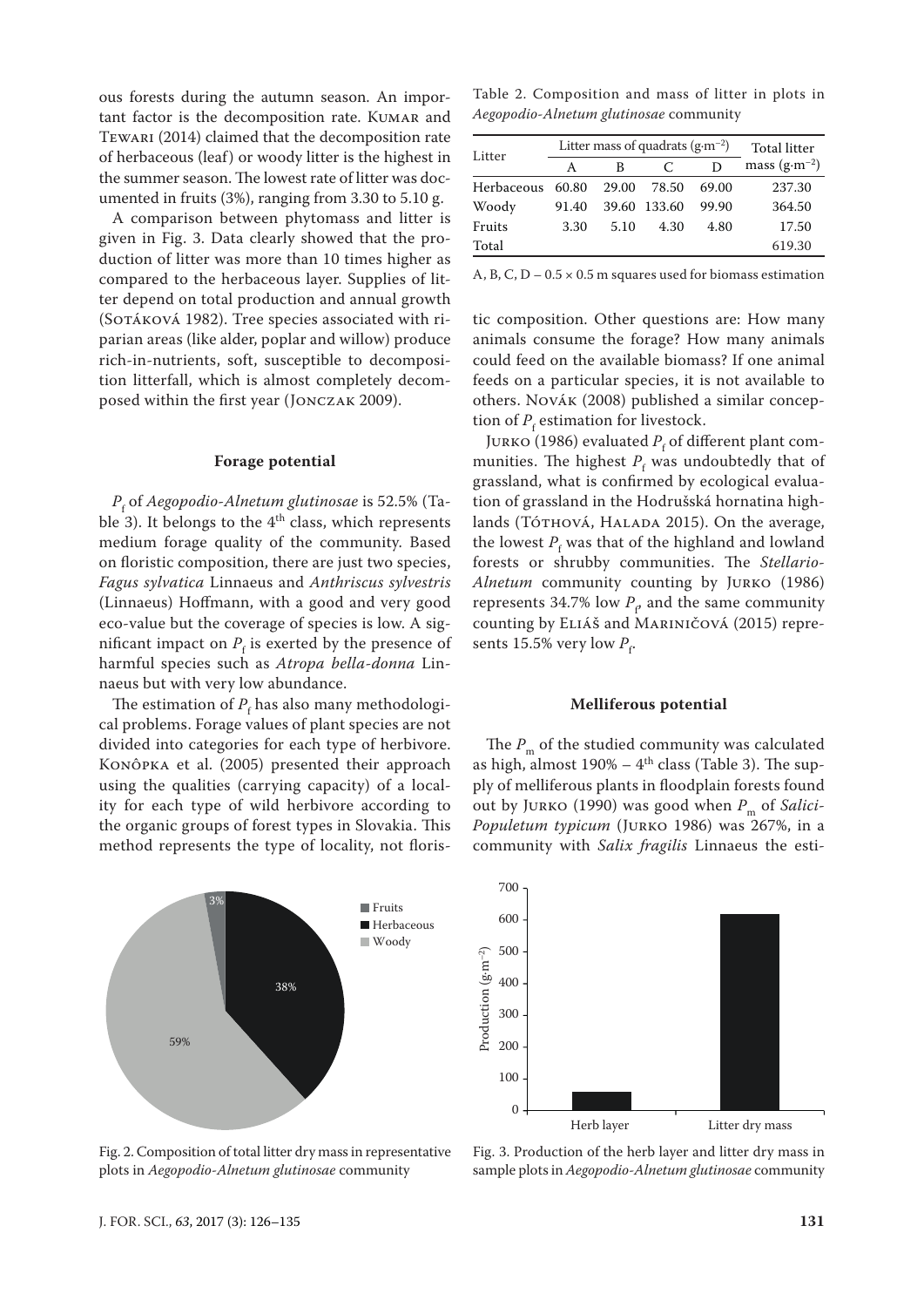| Layer                       | Species                                                        | $P_{\rm f}$       | $P_{\rm m}$  | $P_{\rm t}$    |
|-----------------------------|----------------------------------------------------------------|-------------------|--------------|----------------|
| $E_{3}$<br>$\mathbf{E}_{2}$ | Alnus glutinosa (Linnaeus) Gaertner                            | $\mathbf{1}$      | $2 - 3$      | $\mathbf{1}$   |
|                             | Carpinus betulus Linnaeus                                      | 2                 | $-23$        | $\mathbf{0}$   |
|                             | Fraxinus excelsior Linnaeus                                    | $\boldsymbol{2}$  | $-22$        | 1              |
|                             | Sambucus nigra Linnaeus                                        | $\boldsymbol{0}$  | $2 - 2$      | 3              |
|                             | Corylus avellana Linnaeus                                      | 1                 | $-22$        | 1              |
|                             | Acer campestre Linnaeus                                        | 1                 | $21 -$       | $\mathbf{0}$   |
|                             | Acer pseudoplatanus Linnaeus                                   | 1                 | 422          | 0              |
|                             | Fagus sylvatica Linnaeus                                       | 3                 | $-22$        | 3              |
|                             | Aegopodium podagraria Linnaeus                                 | $\overline{2}$    | $\mathbf{0}$ | $\overline{2}$ |
|                             | Imaptiens noli-tangere Linnaeus                                | 1                 | $1 - 1$      | 1              |
|                             | Impatiens parviflora de Candolle                               | 2                 | $\mathbf{0}$ | $\mathbf{0}$   |
|                             | Circaea lutetiana Linnaeus                                     | 1                 | $\Omega$     | 0              |
|                             | Stachys sylvatica Linnaeus                                     | $\mathbf{1}$      | $2 - 1$      | $\mathbf{0}$   |
|                             | Asarum europaeum Linnaeus                                      | $-2^{*}$          | $\Omega$     | 2              |
|                             | Pullmonaria officinalis Linnaeus                               | $\mathbf{0}$      | $2 - 2$      | 3              |
|                             | Galeobdolon luteum Hudson                                      | 1                 | $2 - 2$      | 0              |
|                             | Glechoma hederacea Linnaeus                                    |                   | $2 - 1$      | 2              |
|                             | Anthriscus sylvestris (Linnaeus) Hoffmann                      | 4                 | $1 - 1$      | 1              |
| $E_1$                       | Melica uniflora Retzius                                        | 1                 | $\mathbf{0}$ | $\mathbf{0}$   |
|                             | Brachypodium sylvaticum (Hudson)                               | $\mathbf{0}$      | $\mathbf{0}$ | 0              |
|                             | Mercurialis perennis Linnaeus                                  | $-2^{*}$          | $\mathbf{0}$ | 1              |
|                             | Urtica dioica Linnaeus                                         | $\mathbf{1}$      | $\Omega$     | 3              |
|                             | Fraxinus excelsior juv. Linnaeus                               | 2                 | $-22$        | 1              |
|                             | Sambucus nigra Linnaeus                                        | $\boldsymbol{0}$  | $2 - 2$      | 3              |
|                             | Alnus glutinosa juv. (Linnaeus) Gaertner                       | 1                 | $2 - 3$      | 1              |
|                             | Acer platanoides juv. Linnaeus                                 | 2                 | 322          | $\mathbf{0}$   |
|                             | Ribes rubrum Linnaeus                                          | $\boldsymbol{0}$  | $2 - 2$      | 1              |
|                             | Corylus avellana juv. Linnaeus                                 | 1                 | $-22$        | 1              |
|                             | Acer campestre juv. Linnaeus                                   | 1                 | $2 - 1$      | 0              |
|                             | <i>Rubus caesius</i> Linnaeus                                  | $^{-1}$           | $2 - 2$      | 1              |
|                             | Rubus idaeus Linnaeus                                          | $2^*$             | $4 - 3$      | 3              |
|                             | Dryopteris filix-mas (Linnaeus) Schott                         | $-1$ <sup>*</sup> | $\mathbf{0}$ | 2              |
|                             | Chrysosplenium alternifolium Linnaeus                          | $1*$              | $1 - 1$      | 1              |
|                             | Atropa bella-donna Linnaeus                                    | $-3$              | $2 - 1$      | 3              |
|                             | Viola hirta Linnaeus                                           | $1*$              | $1 - 1$      | 0              |
|                             | Alliaria petiolata (Marschall von Bieberstein) Cavara & Grande | $1*$              | $\mathbf{0}$ | 2              |
|                             | Carpinus betulus juv. Linnaeus                                 | 2                 | $-22$        | $\mathbf{0}$   |
|                             | Galeopsis speciosa Miller                                      | $\frac{1}{2}$     | $1 - 1$      | $\mathbf{0}$   |
|                             | Veronica montana Linnaeus                                      | $\mathbf{0}$      | $1 - 1$      | $\mathbf{0}$   |
|                             | Stellaria media (Linnaeus) Villars                             | $\frac{1}{2}$     | $2 - 1$      | $\mathbf{1}$   |
| Total (%)                   |                                                                | 52.5              | 186.9        | 32.5           |

Table 3. Estimation (evaluation) of forage  $(P_\rho)$ , melliferous  $(P_m)$  and therapeutic  $(P_t)$  potential and eco-values of the investigated species

 $E_3$  – tree layer,  $E_2$  – shrub layer,  $E_1$  – herb layer, eco-values:  $P_f$ : positive: 1 – inferior, 2 – low, 3 – good, 4 – very good, 5 – excellent, negative: 1 – undesired, 2 – harmful, 3 – very harmful, \*at high coverage (over 3%); P<sub>m</sub>: 1<sup>st</sup> value – nectar supply,  $2^{nd}$  value – honeydew supply,  $3^{rd}$  value – pollen supply,  $0$  – no supply for category,  $1$  – low,  $2$  – medium,  $3$  – good, 4 – very good, no value for investigated species (–);  $P_t$ : 0 – no supply for medicine, 1 – medicinal plants in natural medicine, 2 – standard drugs, 3 – official pharmacopoeia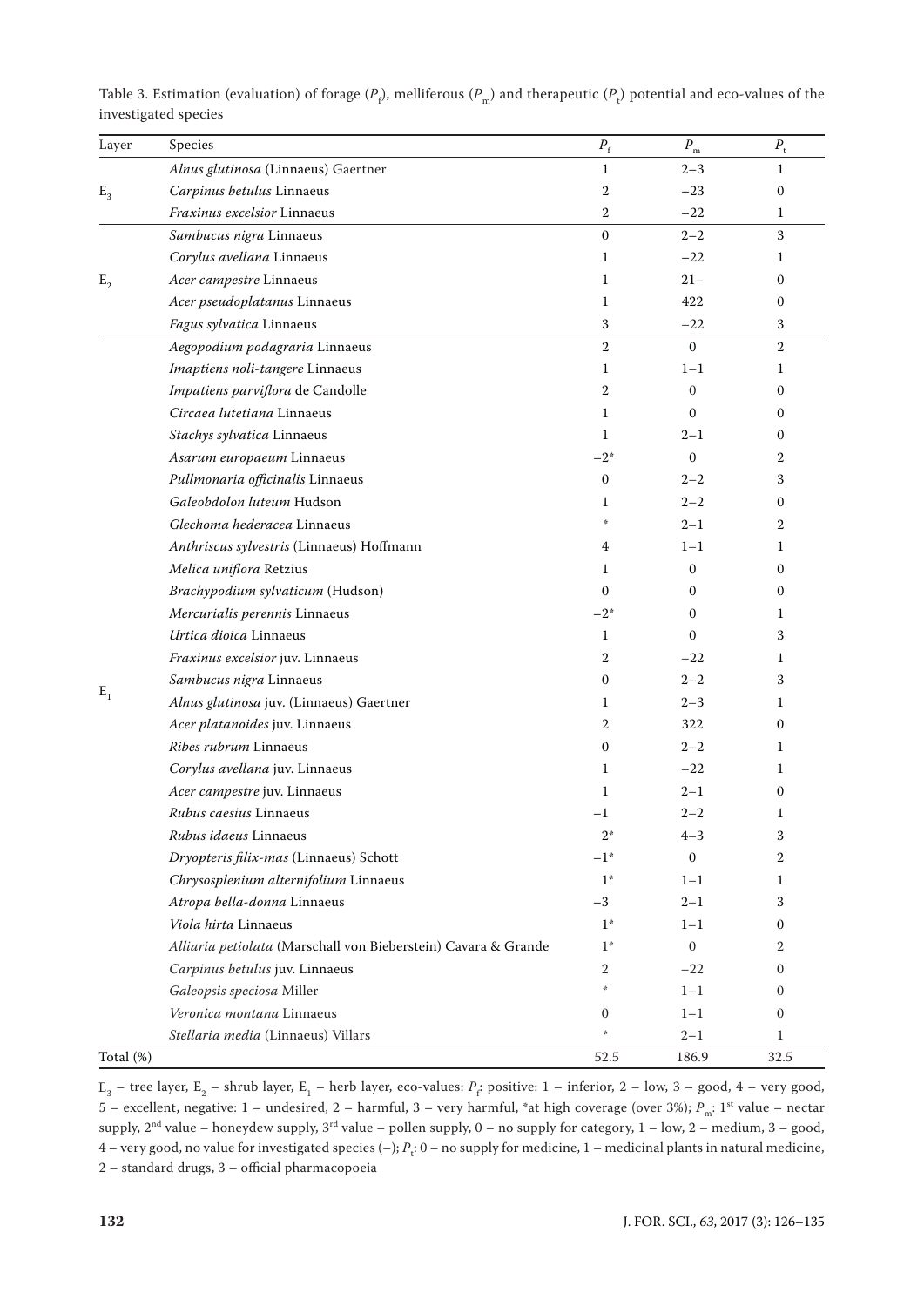mated potential was low, the same as in a floodplain community in the middle of agricultural landscape (KOTRLA 2009). Estimation of  $P_m$  should be developed. These results could be confused. It is necessary to know the actual number of flowers, because the estimation of  $P_m$  does not reflect this fact. It would be better to present results of the analyses of pollen, nectar and honeydew content. For more detailed study the activity of pollinators and the rate of flower pollination should be monitored.

For estimation of  $P_m$  it is important to know the supply of pollinators and beekeepers.

# **Therapeutic potential**

*P*t of the *Aegopodio-Alnetum glutinosae* community is 32.5%, it means extremely rich  $P_{t}$ , caused by high representation of medicinal plants (Table 3). Great therapeutic importance is represented by *A*. *glutinosa*. The genus *Alnus* Miller has been reviewed for its chemical constituents and biological activities including the traditional importance of some common species. The plants of this genus contain terpenoids, flavonoids, diarylheptanoids, phenols, steroids and tannins. The members of the genus *Alnus* are well known for their traditional uses in the treatment of various diseases like cancer, hepatitis, inflammation of the uterus, uterine cancer, rheumatism, dysentery, stomach ache, diarrhoea, fever, etc. (SATI et al. 2011). Jurko (1990) evaluated the community in the floodplain forest *Salici*-*Populetum typicum* as rich (25%) in medicinal plants. We assume that the supply of medicinal and therapeutic plants is higher in meadows (Eliáš 1991; Šalomon, Taylorová 2013). Another documented medicinal plant in the studied community is *U*. *dioica*. Stinging nettle has a great medicinal potential. It is used to treat rheumatism, as it provides temporary pain relief (ALFORD 2007). The extract of this plant is used in treating arthritis (RANDALL et al. 1999). The plant is also used for treating hay fever, hypertension and diabetes, and in phytotherapy (Ziyyat et al. 1997). It has antioxidant, antimicrobial, antiulcer and analgesic properties (GULCIN et al. 2004). Besides, the nettle has commercial uses, predominantly in the cosmetic industry.

## **CONCLUSIONS**

In the studied floodplain forest community *Aegopodio*-*Alnetum glutinosae* 40 plant species were found and documented by the phytocoenological relevé. The seasonal maximum of the standing

crop of herb layer was 59.03  $g·m<sup>-2</sup>$ ; compared with aboveground biomass of other forest communities, it is the most productive forest community.

Production of total litter dry mass was 619.30 g $\cdot$ m<sup>-2</sup>; the largest part of litter was represented by woody litter 59%. The valuation of ecosystem services based on ecological functions of vegetation by Jurko's methods (Jurko 1990) indicates that the community *Aegopodio*-*Alnetum glutinosae* provides medium forage quality for herbivores (52.5%), high  $P_m$  (186.9%) and extremely rich  $P_{\rm t}$  for medicinal plants (32.5%).

# **References**

- Alford L. (2007): The use of nettle stings for pain. Alternative Therapies in Health and Medicine, 13: 58.
- Daily G.C., Alexander S., Ehrlich P.R., Goulder L., Lubchenco J., Matson P.A., Mooney H.A., Postel S., Schneider S.H., Tilman D., Woodwell G.M. (2002): Ecosystem Services: Benefits Supplied to Human Society by Natural Ecosystems. Washington, D.C., Ecological Society of America: 20.
- de Groot R.S. (1995): Environmental functions: An analytical framework for integrating environmental and economic assessment. In: Sadler B., Manning E., Deny J. (eds): Balancing the Scale: Integrating Environmental and Economic Assessment. Don Mills, Canadian Environmental Assessment Agency and Foundation for International Training: 56–80.
- de Groot R.S., Brander L., van der Ploeg S., Constanza R., Bernard F., Braat L., Christie M., Crossmann N., Ghermandi A., Hein L., Hussain S., Kumar P., McVittie A., Portela R., Rodriguez L.C., ten Brink P., van Beukering P. (2012): Global estimates of the value of ecosystems and their services in monetary units. Ecosystem Services, 1: 50-61.
- Diviaková A. (2010): Nelesná drevinová vegetácia a hodnotenie jej prírodochrannej, biotickej a krajinnoekologickej významnosti (modelové územie kataster obce Žibritov, Štiavnické vrchy). Geographia Cassoviensis, IV: 48–52.
- Dykyjová D. et al. (1989): Metody studia ekosystémů. Prague, Academia: 690.
- Eliáš P. (1983): Ecological and social functions of vegetation. Ekológia (ČSSR), 2: 93–103.
- Eliáš P. (1989): What is the best measure of species importance in a community? Ekológia (ČSSR), 8: 75–80.
- Eliáš P. (1991): Prírodné zdroje liečivých rastlín na Slovensku, ich ochrana a racionálne využívanie. In: Pestovanie, zber a spracovanie liečivých rastlín: zborník referátov a posterov z medzinárodnej konferencie, Vysoké Tatry, June 4–7, 1991.
- Eliáš P. (2010): Od funkcií vegetácie k ekosystémovým službám. Životné prostredie, 44: 59–64.
- Eliáš P. (2013): Ecosystem services in rural landscape and their usability. Available at http://eventmobi.com/intecol2013/ agenda/34843/182728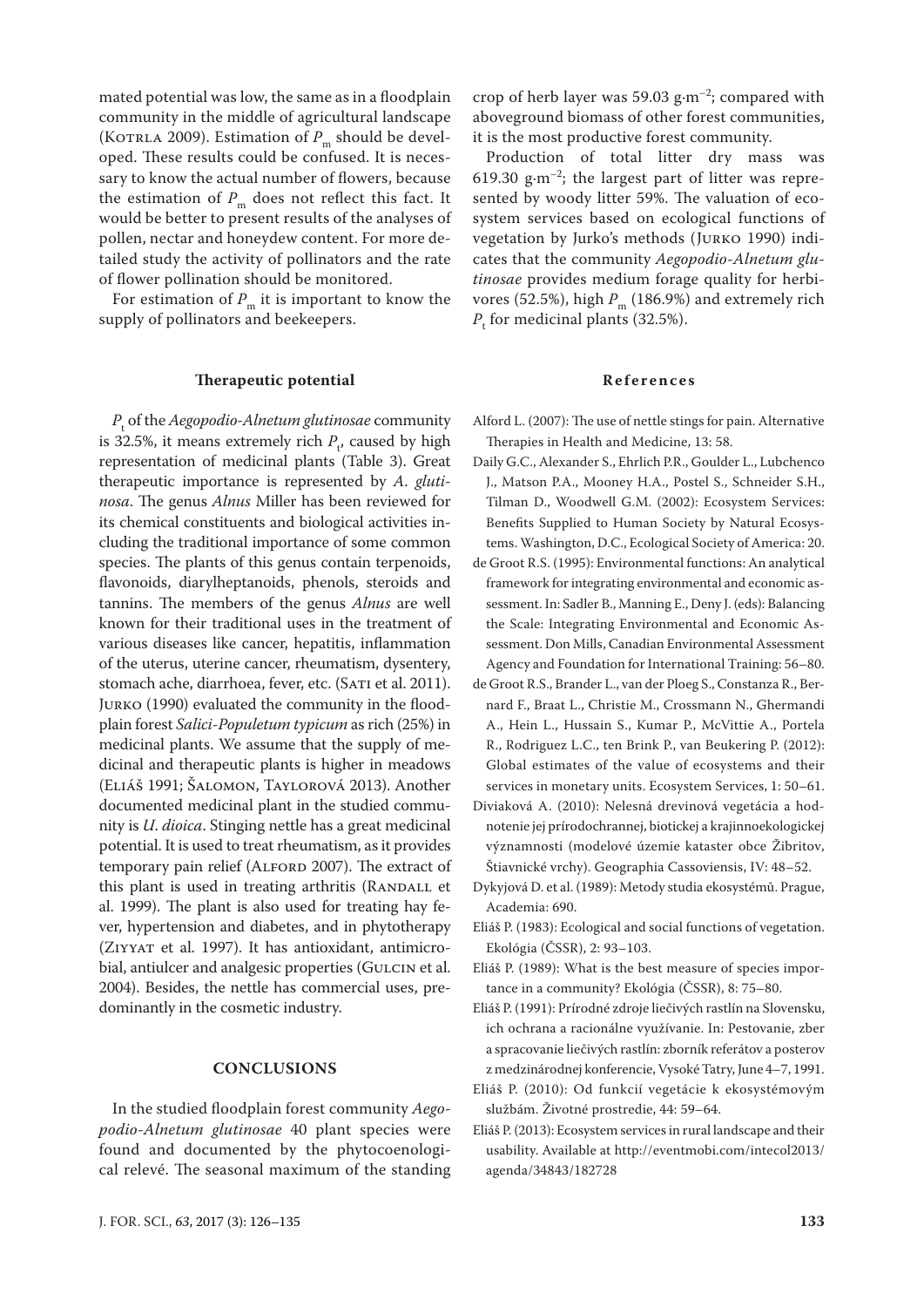- Eliáš P. (2014): Identifikácia ekosystémových služieb vo vidieckej krajine. In: Černušáková L. (ed.): Venkovská krajina 2014. Sborník z 12. ročníku mezinárodní mezioborové konference, Hostětín, May 23–25, 2014: 20–27.
- Eliáš P. (2015a): Deductive and inductive approaches to identifying, mapping and valuation of ecosystem services in rural landscape. In: EEF Congress. Ecology at the Interface: Science-based Solutions for Human Well-being, Rome, Sept 21–25, 2015: 474.
- Eliáš P. (2015b): Funkcie a služby ekosystémov v krajine: od dedukcií k výskumu. In: Klikušovská Z., Sviček M. (eds): Environmentálne indexy, oblasti ekologického záujmu a ekosystémové služby v krajine. Zborník príspevkov z vedeckého seminára, Bratislava, Nov 27, 2015: 77–84.
- Eliáš P., Mariničová P. (2015): Kŕmny potenciál rastlinných spoločenstiev, jeho využitie jako ekosystémovej služby (na príklade vidieckeho mikroregiónu Tríbečsko). In: Černušáková L. (ed.): Venkovská krajina 2015. Sborník z 13. ročníku mezinárodní meziodborové konference, Hostětín, May 22–24, 2015: 34–43.
- Ellenberg H. (2009): Vegetation Ecology of Central Europe. 4th Ed. Cambridge, Cambridge University Press: 756.
- Ellenberg H., Weber H.E., Düll R., Wirth W., Werner W., Pauliβen D. (1992): Zeigerwerte von Pflanzen in Mitteleuropa. Scripta Geobotanica. Vol. 18. 2nd Ed. Göttingen, Goltze: 258.
- Faliński J.B. (1998): Invasive alien plants and vegetation dynamics. In: Starfinger U., Edwards K., Kowarik I., Williamson M. (eds): Plant Invasion: Ecological Mechanisms and Human Responses. Leiden, Blackhuys Publishers: 3–21.
- Godefroid S., Koedam N. (2010): Comparative ecology and coexistence of introduced and native congeneric forest herbs: *Impatiens parviflora* and *I*. *noli*-*tangere*. Plant Ecology and Evolution, 143: 119–127.
- Grunewald K., Bastian O. (eds) (2015): Ecosystem Services – Concept, Methods and Case Studies. Berlin, Heidelberg, Springer-Verlag: 312.
- Gulcin I., Küfrevioglu O.I., Oktay M., Buyukokurglu M.E. (2004): Antioxidant, antimicrobioal, antiulcer and analgesic activities of nettle (*Urtica dioica* L.). Journal of Ethnopharmacology, 90: 205–215.
- Haines-Young R., Potschin M. (2013): Common International Classification of Ecosystem Services (CICES): Consultation on Version 4, August–December 2012. Available at http://www.citeulike.org/group/15400/article/13902916 (accessed June 16, 2016).
- Hrivnák R., Koštál J., Slezák M., Petrášová A., Feszterová M. (2013): Black alder dominated forest vegetation in the western part of central Slovakia – species composition and ecology. Hacquetia, 12: 23–37.
- Jankovič J. (2000): Quantification of species diversity for the vegetation in forest ecosystems on an example of model territories in the Low Tatras and Strážovské Mts. Forestry Journal, 46: 129–144.
- Jonczak J. (2009): Leaf litterfall decomposition in age-differentiated stands of poplar clone Hybrid 275. Polish Journal of Soil Science, 42: 159–166.
- Jurko A. (1986): Forage values of vegetation: an important potential for herbivores in landscape ecology. Ekológia (ČSSR), 5: 345–357.
- Jurko A. (1990): Ekologické a socioekonomické hodnotenie vegetácie. Bratislava, Príroda: 195.
- Karpáti V., Karpáti I., Jurko A. (1963): Bachbegleitende Erlenauen im eukarpatischen und pannonischen Mittelgebirge. Biologia, 18: 97–120.
- Kollár J., Kubíček F., Šimonovič V., Kanka R., Balkovič J. (2010): Production-ecological analysis of the broad-leaved forest ecosystem herb layer biomass in Žalostínska vrchovina upland and Zámčisko (western Slovakia). Ekológia, 29: 113–122.
- Konôpka J., Hell P., Kaštier P., Bučko J., Slamečka J. (2005): Optimalizácia manažmentu a zlepšovanie biotopu raticovej zveri. Poľovnícke štúdie, 11: 197.
- Kostúrová E., Diviaková A. (2012): Interpretácie vybraných významností nelesnej drevinovej vegetácie pre potreby ÚSES (modelové územie: kataster obce Brusno). Acta Facultatis Ecologiae, 26: 21–28.
- Kotrla M. (2007): Significance of floodplain forests vegetation from the point of their socio-economic functions in the alluvium of the river Váh. Acta Regionalia et Environmentalica, 4: 13–16.
- Kotrla M. (2009): Krajinno-ekologická významnosť fragmentov lužných lesov. In: Teťák F. (ed.): Prvá interaktívna konferencia mladých vedcov: zborník abstraktov, Námestovo, May 12–15, 2009: 54.
- Kubíček F., Jurko A. (1975): Estimation of the above-ground biomass of the herb layer in forest communities. Folia Geobotanica & Phytotaxonomica, 10: 113–129.
- Kumar S., Tewari L.M. (2014): Pattern on litter fall and litter decomposition in a *Quercus leucotrichophora* A. Camus forest in Kumaun Himalaya. International Journal of Biodiversity and Conservation, 6: 108–114.
- Lohmeyer W. (1957): Der Hainmieren-Schwarzerlenwald (*Stellario*-*Alnetum glutinosae* (Kästner 1938)). Mitteilungen der Floristisch-soziologischen Arbeitsgemeinschaft N. F., 6–7: 247–257.
- Marhold K., Hindák F. (eds) (1998): Checklist of Non-vascular and Vascular Plants of Slovakia. Bratislava, Veda: 688.
- Michalko J., Berta J., Magic D. (1986): Geobotanická mapa ČSSR. Slovenská socialistická republika. Textová časť a mapy. Bratislava, Veda: 162.
- Millennium Ecosystem Assessment (2003): Ecosystems and Human Well-being: A Framework for Assessment. Washington, D.C., Island Press: 245.
- Moravec J., Blažková D., Hejný S. (1994): Fytocenologie. Prague, Akademia: 403.
- Novák J. (2008): Pasienky, lúky, trávniky. Prievidza, Partia I., spol. s.r.o.: 708.